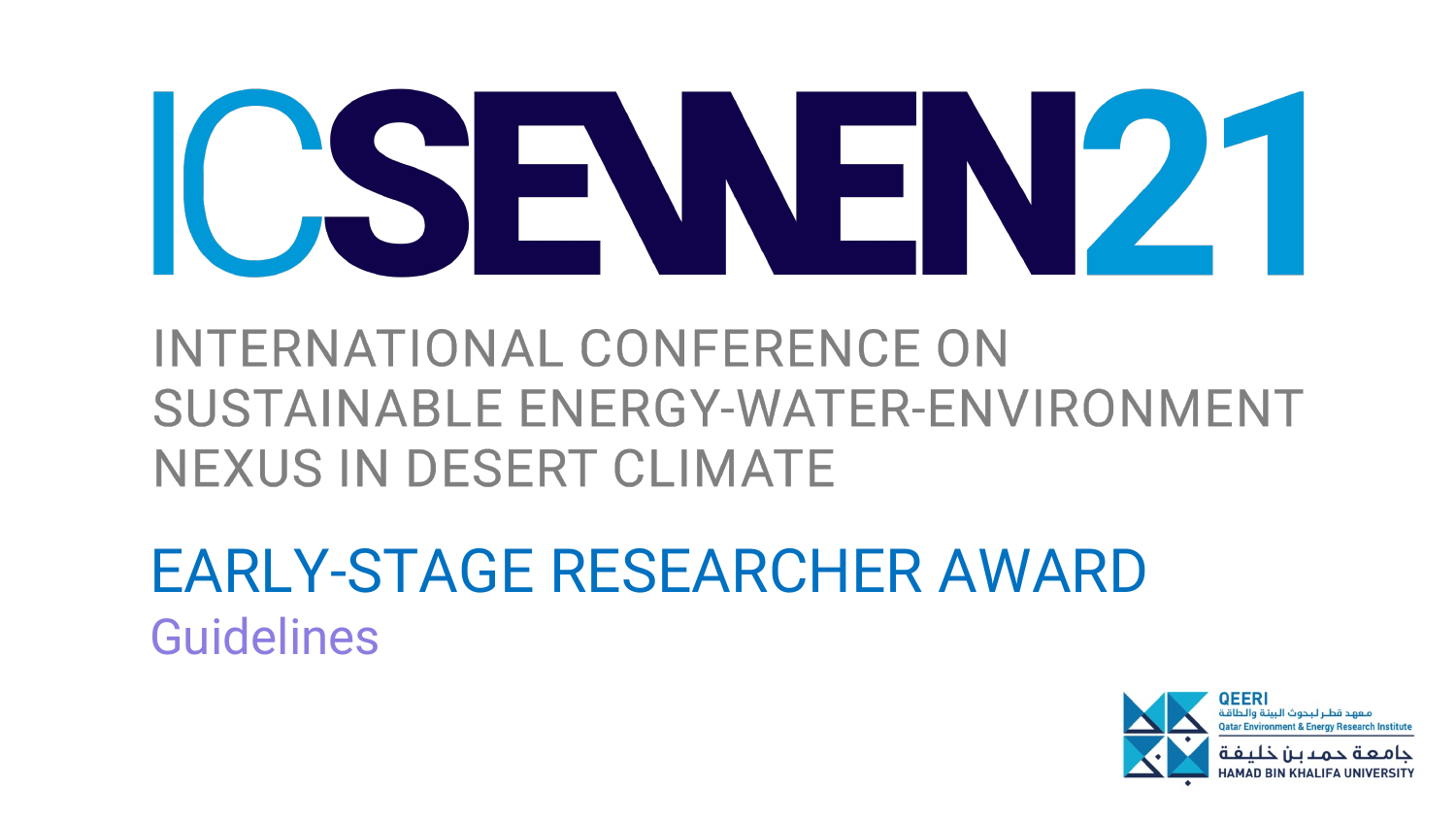

# ICSEWEN21

The **Early-Stage Researcher Award** (ESRA) is set to recognize the scientific quality presented on the oral and poster presentations given by undergraduate and graduate students at the ICSEWEN21 conference.

### **PURPOSE**

The aim of this award is to showcase excellent student research from submitted papers demonstrating high-quality research that addresses fundamental questions or is novel in the EWE Nexus related fields.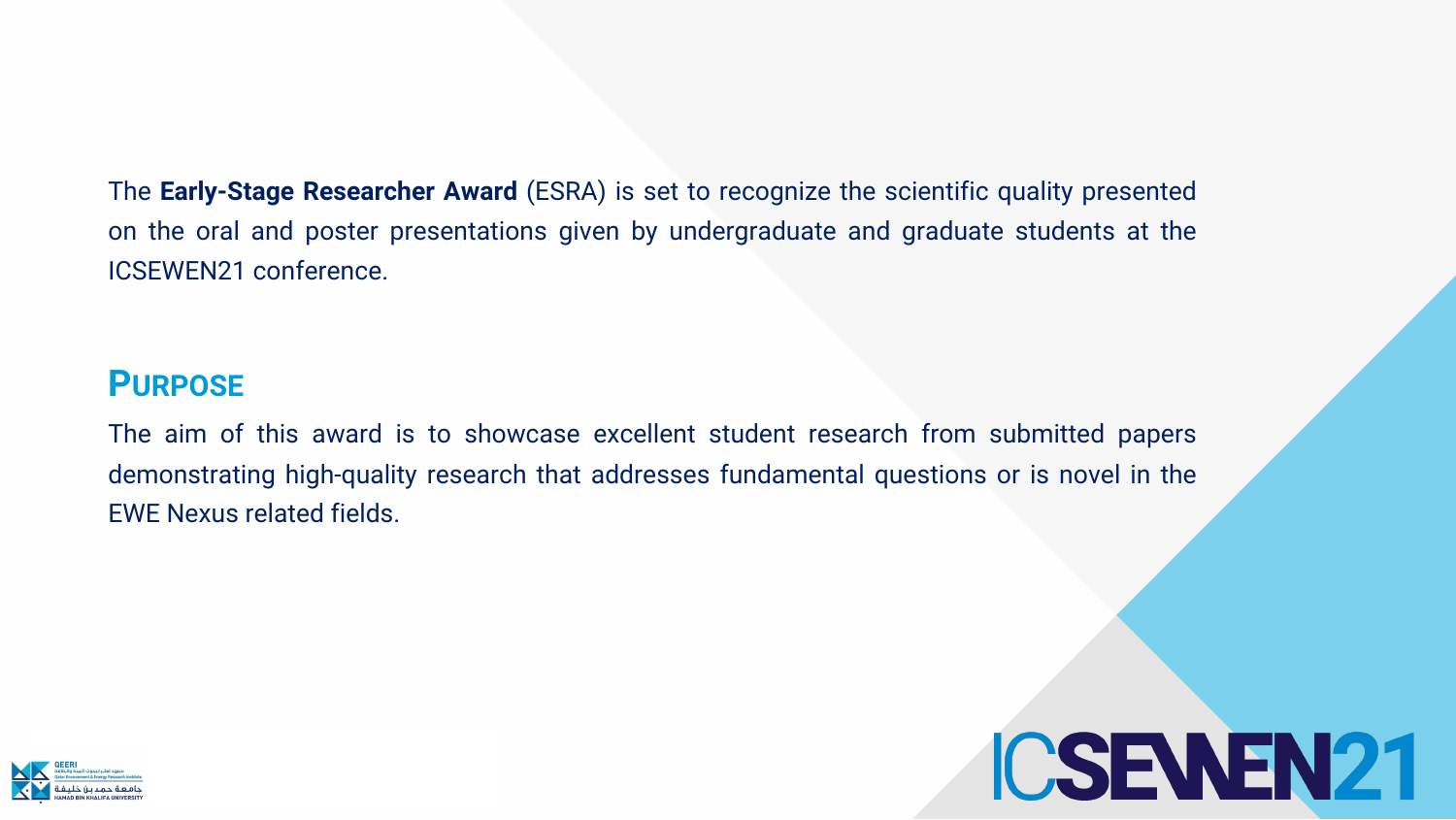



# **SELECTION PROCESS (1/2)**

The ESRA Committee will be reviewing all abstracts as per the following guideline:

- To be eligible for the award, the winners must be registered for the conference and tick the box for inclusion during the registration process.
- The ESRA committee selects the top six entries based on the initial screening of the abstract and presentation slides, which will be invited for submission by email by 13 November.
- Finalists will be notified by 15 November. Finalists will have to submit full entries (7 mins video presentation - oral presentation and posters) by the 20 November.
- The finalists must be available for the finals on the afternoon of 24 November and the prize giving ceremony will take place on the afternoon of 25 November.
- All abstracts are judged equally regardless of their categories.
- Committee Chair(s) determine the 6 finalists: 3 from oral presentations and 3 from poster presentation.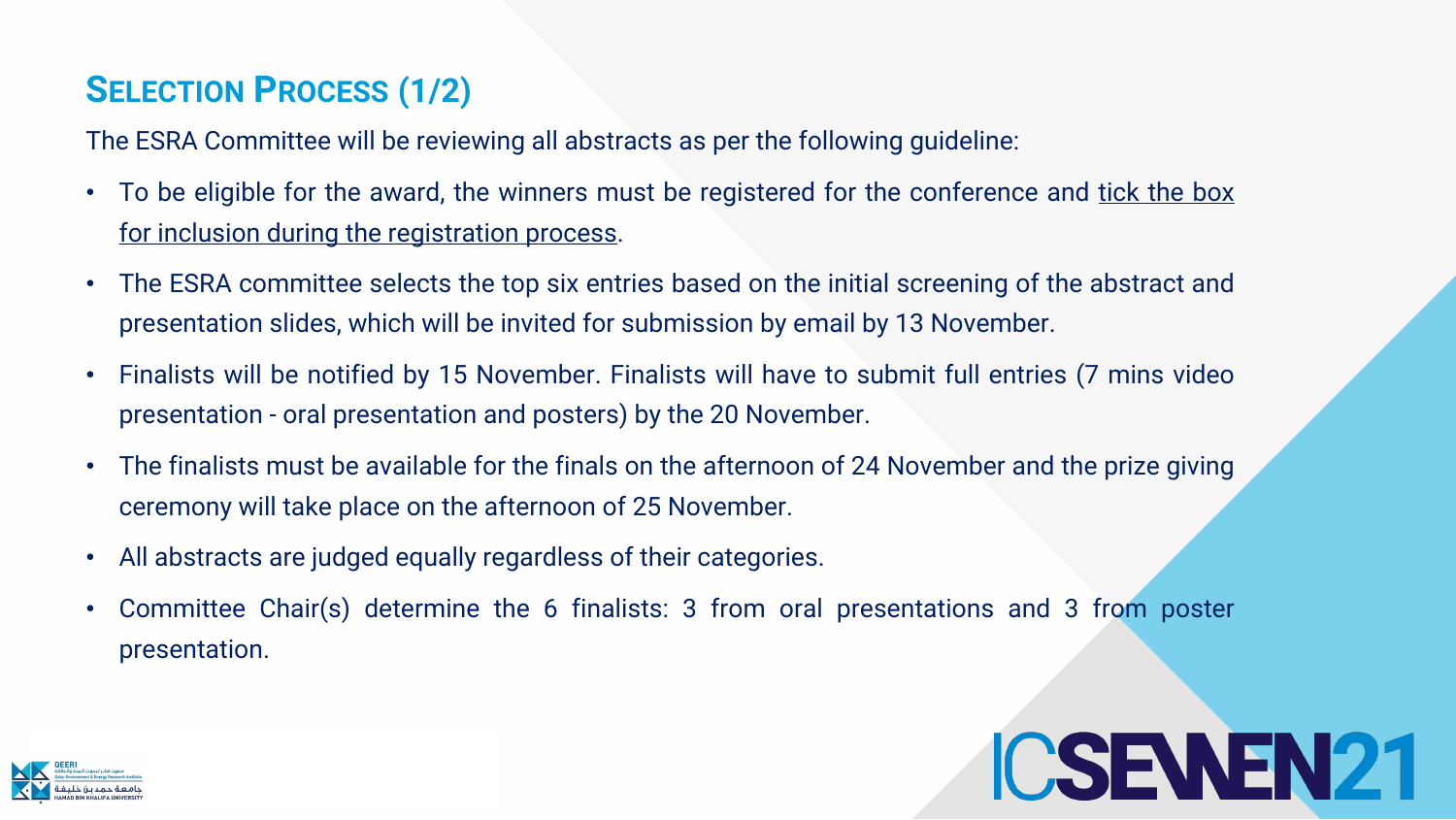



## **SELECTION PROCESS (2/2)**

- On the 24 November finals, the video screening will take place followed by a Q&A session with the award judging panel.
- Selections will be based on the level of the research, quality of the oral presentation or poster, and clarity of the presentation. Detailed criteria for the selection are based on:
	- o Providing organized and concise summary of the work including the motivation/objectives, approach, key results, and impact of findings
	- o Knowledgeable presenter with ability to address specific questions about the presented research.
	- o Novelty of the research (e.g. material development novelty, novel design, novel approach and problem solving, novel characterization technique, etc.)
	- o Clarity of objective and research question
	- o Clarity and transparent research design, method, and modeling (if any)
	- o Appropriate background providing perspective/context for the subject
	- o Clear and appropriate source of data or sampling procedure
	- o Clear and unbiased abstract presentation
	- o Good and clear presentation of the poster by student
	- o Data supported conclusion
	- o Systematic analysis of the data with distinguish between factual data and interpretations or implications